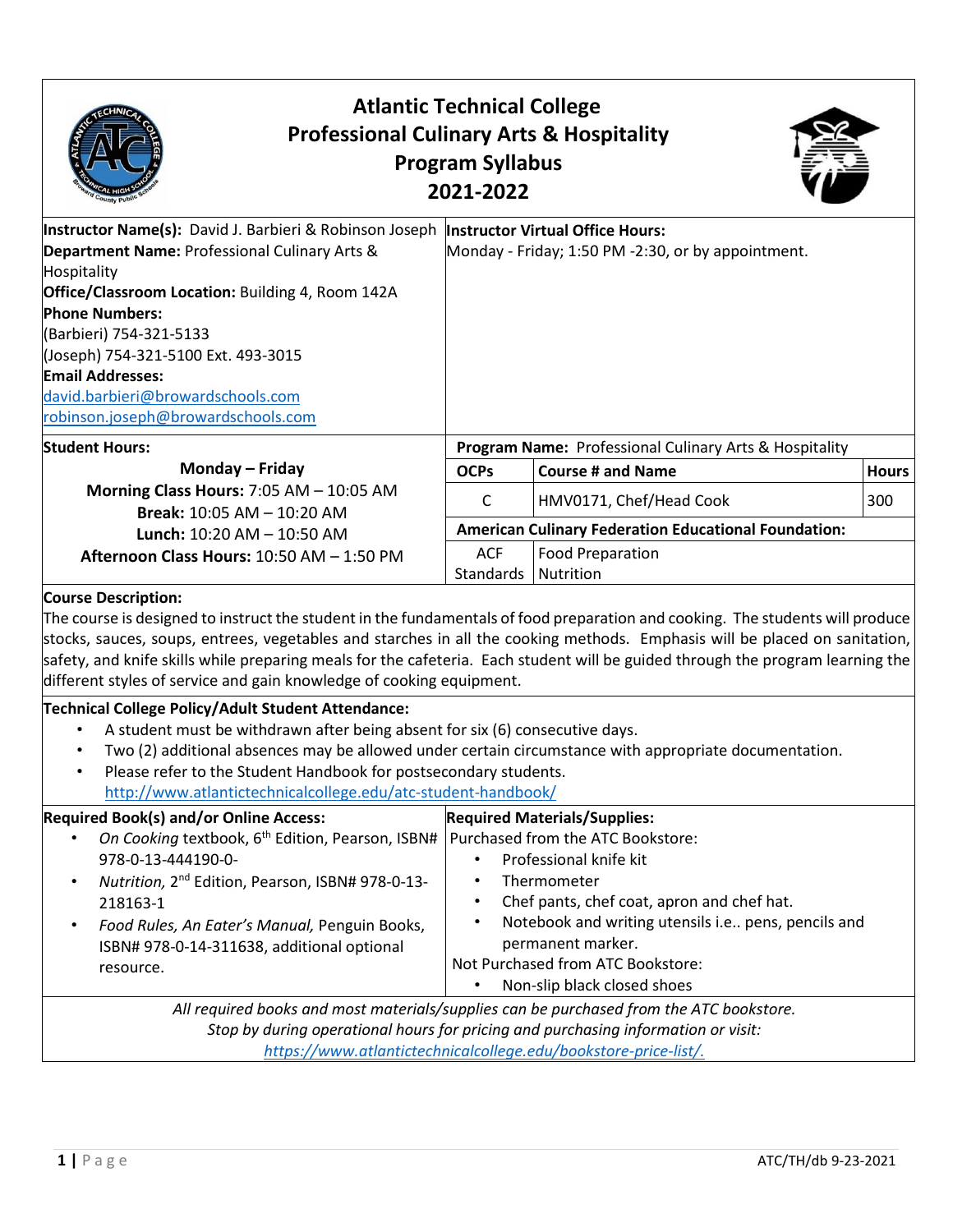|                                                                                                                                                                                                                   | <b>Additional Program Specific Grading Information</b>                                                                                   |            |  |  |  |
|-------------------------------------------------------------------------------------------------------------------------------------------------------------------------------------------------------------------|------------------------------------------------------------------------------------------------------------------------------------------|------------|--|--|--|
| <b>Grading System</b>                                                                                                                                                                                             | Attendance                                                                                                                               | 10%        |  |  |  |
| $90 - 100\%$<br>A                                                                                                                                                                                                 | Lab                                                                                                                                      | 35%        |  |  |  |
| $80 - 89%$<br>B                                                                                                                                                                                                   | Pearson Online/ D2L Quizzes<br>20%                                                                                                       |            |  |  |  |
| $70 - 79%$<br>C                                                                                                                                                                                                   | E-Portfolio and Written Assignments                                                                                                      | 10%        |  |  |  |
| $60 - 69%$<br>D                                                                                                                                                                                                   | <b>Practical Exam</b><br>15%                                                                                                             |            |  |  |  |
| $0 - 59%$<br>F                                                                                                                                                                                                    | <b>Final Exam</b>                                                                                                                        | <u>10%</u> |  |  |  |
| Incomplete                                                                                                                                                                                                        | <b>Total</b>                                                                                                                             | 100%       |  |  |  |
| <b>Online Course Grading Policy:</b>                                                                                                                                                                              |                                                                                                                                          |            |  |  |  |
| Late submission of online work will result in one full letter grade reduction                                                                                                                                     |                                                                                                                                          |            |  |  |  |
| <b>View Your Grades:</b>                                                                                                                                                                                          |                                                                                                                                          |            |  |  |  |
| Grades can be viewed online by following the directions below:                                                                                                                                                    |                                                                                                                                          |            |  |  |  |
| Go to Clever SSO Website link: https://sso.browardschools.com and login:<br>1.                                                                                                                                    |                                                                                                                                          |            |  |  |  |
| a. Username: 10-digit student ID number                                                                                                                                                                           |                                                                                                                                          |            |  |  |  |
| b. Password: PMM/DD/YYYY (or your personally created password after initial login)                                                                                                                                |                                                                                                                                          |            |  |  |  |
| Click on the FOCUS app on your Clever opening page.<br>2.                                                                                                                                                         |                                                                                                                                          |            |  |  |  |
| (You may need to scroll-down the page to see the FOCUS app.)                                                                                                                                                      |                                                                                                                                          |            |  |  |  |
| Enter your FOCUS username and password.<br>3.                                                                                                                                                                     |                                                                                                                                          |            |  |  |  |
| NOTE: If the Focus App. is not visible after logging into Clever, please navigate to the Broward Focus website directly:                                                                                          |                                                                                                                                          |            |  |  |  |
| https://broward.focusschoolsoftware.com/focus/.                                                                                                                                                                   |                                                                                                                                          |            |  |  |  |
| <b>Industry Certification &amp; State Credential Exam Cost:</b><br>ServeSafe Manager - \$95.00<br>$\bullet$                                                                                                       | <b>Outstanding Student Recognition Information:</b><br>A gold seal will be applied to a Program Completion Certificate or                |            |  |  |  |
| You may qualify for certification reimbursement of your<br>exam cost(s) upon passing. Credential fees are subject<br>to change                                                                                    | an Applied Technology Diploma if the student has earned a 3.5<br>GPA or higher in their Career and Technical Education (CTE)<br>classes. |            |  |  |  |
|                                                                                                                                                                                                                   | Program Name: Professional Culinary Arts & Hospitality                                                                                   |            |  |  |  |
| Course Number: HMV0171                                                                                                                                                                                            |                                                                                                                                          |            |  |  |  |
| Course Name: Chef/Head Cook                                                                                                                                                                                       |                                                                                                                                          |            |  |  |  |
| <b>Occupational Completion Point: C</b>                                                                                                                                                                           |                                                                                                                                          |            |  |  |  |
| Intended Outcomes: (From FL DOE Curriculum Framework) The                                                                                                                                                         |                                                                                                                                          |            |  |  |  |
| student will be able to:                                                                                                                                                                                          |                                                                                                                                          |            |  |  |  |
| 21.0 Demonstrate fruit and vegetable preparation skills.                                                                                                                                                          |                                                                                                                                          |            |  |  |  |
| 22.0 Demonstrate buffet food preparation skills.                                                                                                                                                                  |                                                                                                                                          |            |  |  |  |
| 23.0 Demonstrate dairy, egg, and starchy product preparation skills.                                                                                                                                              |                                                                                                                                          |            |  |  |  |
| 24.0 Demonstrate stock, soup, and sauce preparation skills.                                                                                                                                                       |                                                                                                                                          |            |  |  |  |
| 25.0 Demonstrate meat, poultry, fish, and seafood preparation skills.                                                                                                                                             |                                                                                                                                          |            |  |  |  |
| <b>Intended Outcomes from American Culinary Federation Education Foundation:</b><br><b>Intro to Food Service</b>                                                                                                  |                                                                                                                                          |            |  |  |  |
| 5. Identify and describe professional organizations associated with the hospitality and foodservice<br>profession and discuss these organizations' roles in preparing and advancing one's career in the industry. |                                                                                                                                          |            |  |  |  |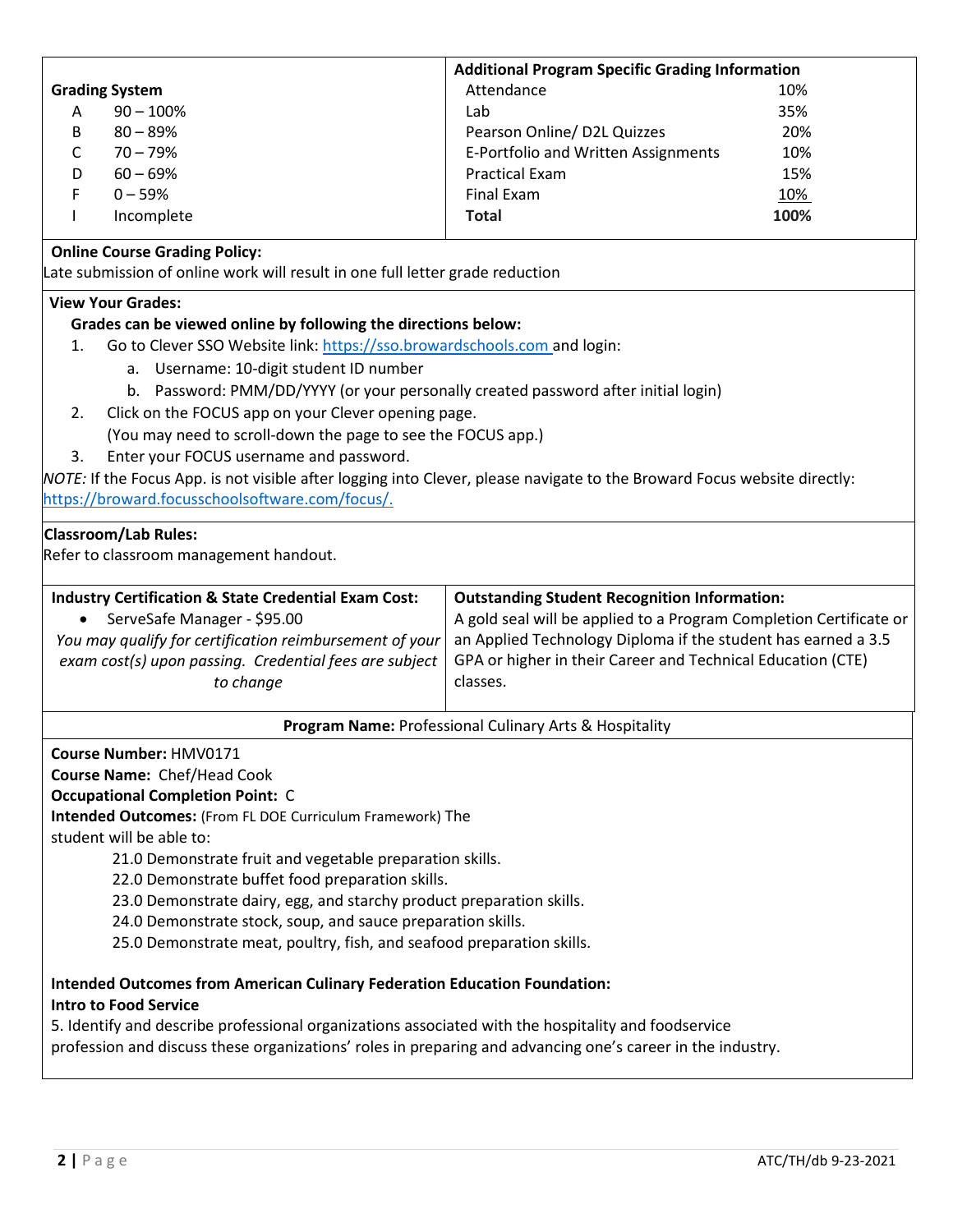6. Evaluate the types of professional career opportunities in the hospitality and foodservice industry with support of guest speakers, field trips and stages.

#### **Intended Outcomes from American Culinary Federation Education Foundation: Sanitation and Safety**

The student will be able to:

2. Demonstrate acceptable procedures when preparing potentially hazardous foods to include time/temperature principles.

3. Demonstrate good personal hygiene and health habits in a laboratory setting to include hand washing.

6. List the major reasons for and recognize signs of food spoilage and contamination.

8. Review Safety Data Sheets (SDS) and explain their requirements in handling hazardous materials. Discuss right-to-know laws.

10. Demonstrate appropriate emergency policies for kitchen and dining room injuries.

13. Review and apply the laws and rules of the regulatory agencies governing sanitation and safety in a foodservice operation.

#### **Intended Outcomes from American Culinary Federation Education Foundation: Business and Math Skills**

The student will be able to:

1. a. Perform basic math functions to include fractions, weights and measurements.

b. Demonstrate competency of scaling, measuring, weighing ingredients with a portion scale.

2. a. Evaluate the components and functions of a standardized recipe. b. Convert recipes using a yield formula to increase and decrease quantities.

3. Determine a butcher yield percentage to track cooking and carving loss, and determine the new yield and cost per lb.

## **Intended Outcomes from American Culinary Federation Education Foundation: Food Preparation**

The student will be able to:

1. Identify tools, small and large equipment used in a professional kitchen and demonstrate proper handling of these items to include safety, sanitation, and storage.

2. Demonstrate proficiency in using knives and small wares to achieve professional quality results when producing classical knife cuts used in various food preparation and cooking.

3. Identify, describe, and utilize herbs, spices, and seasonings by themselves and in a combination that exemplify national and international cooking medians.

5. Define mise en place and demonstrate a combination of organizational skills, preparedness, and timing when it comes to food preparation, cooking and serving.

6. Define and describe the process for all the cooking techniques used in moist, dry and combination cooking methods to include: steam, poach, simmer, boil, deep fry, sauté, pan-fry, grill, roast, poele, stew, and braise.

7. Prepare and cook a variety of proteins (including beef, chicken, pork, fish, game, lamb and veal), vegetables, legumes, grains, and starches using moist, dry and combination cooking methods.

8. Evaluate and analyze the preparation of a variety of proteins (including beef, chicken, pork, fish, game, lamb and veal), vegetables, legumes, grains, and starches using moist, dry and combination cooking methods

9. Define, and describe the process for making classical stocks, soups, and mother and compound sauces.

10. Demonstrate how to prepare and cook classical stocks, soups, and mother and compound sauces.

11. Evaluate and analyze the preparation of classical stocks, soups, and mother and compound sauces.

12. Utilize safety and sanitation practices when preparing, cooking and serving all food items in the professional kitchen.

13. Demonstrate the proper process in cooling, storing, labeling and dating, and reheating food utilizing the proper

Sanitary procedures when working with all food items.

14. Define, prepare, cook, evaluate and assess breakfast items:

15. Demonstrate how to maximize food freshness, quality, safety and sanitation when serving hot foods and cold foods.

16. In the preparation of food items, demonstrate effective techniques in presenting food that maximizes the flavor and esthetic quality of the products used.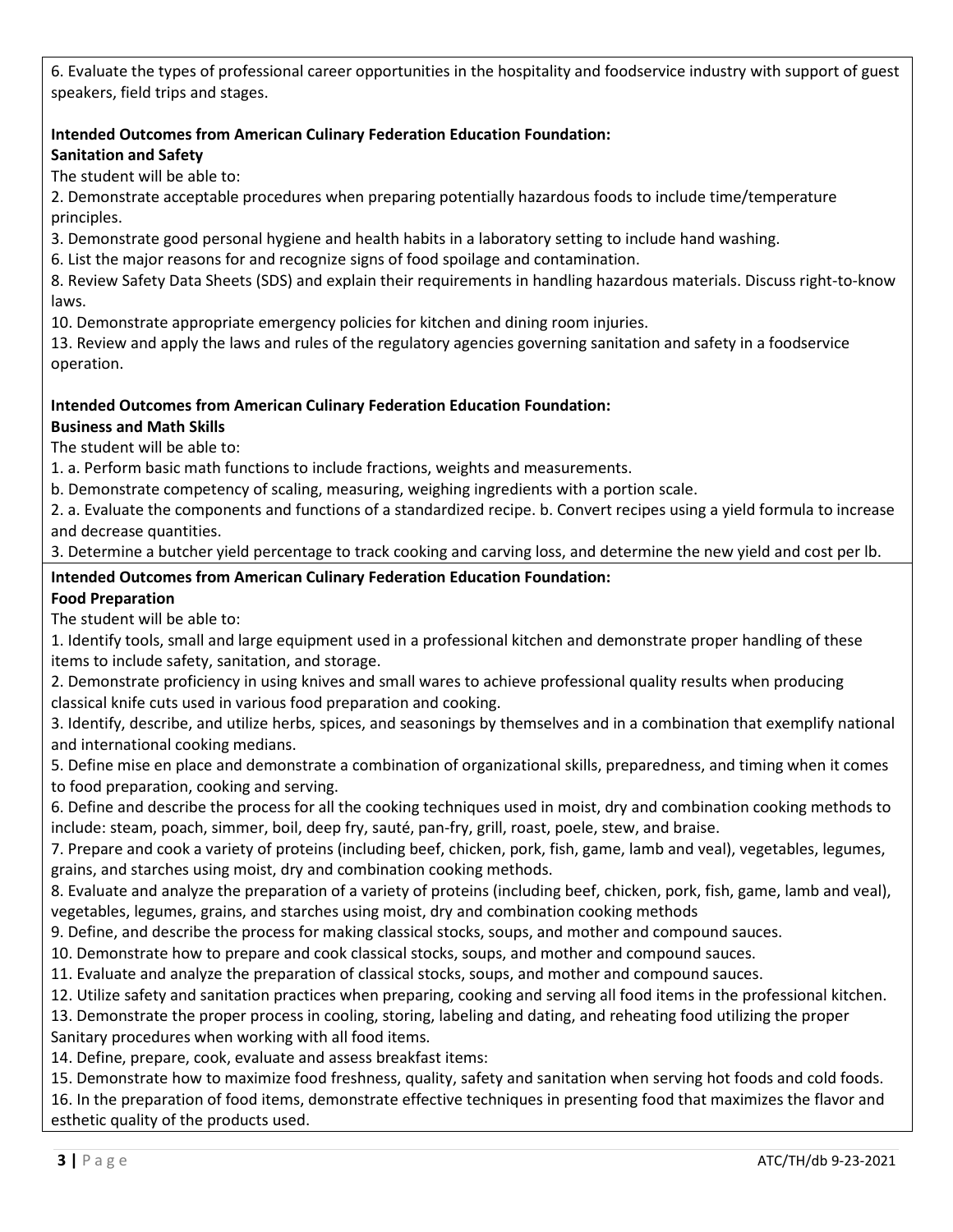#### **Intended Outcomes from American Culinary Federation Education Foundation:**

## **Garde Manger**

The student will be able to:

- 4. Soups and Sauces: a. Identify cold soups and sauces used in the Garde Manger area of a foodservice establishment.
- b. Produce several types of cold soups and sauces using a food processor and blender.
- c. Analyze and evaluate the quality of soups and sauces produced in conjunction with the foods served.

## **Intended Outcomes from American Culinary Federation Education Foundation:**

## **Beverage Management**

The student will be able to:

3. Discuss and describe wines by grape and/or other fruit variety, country, growing region and production process.

4. Analyze and evaluate the importance of the on-going relationship between beverages and food and discuss that relationship in reference to menu planning.

5. Identify and discuss the presentation and service of alcoholic and non-alcoholic beverages, including coffee and tea.

# **Intended Outcomes from American Culinary Federation Education Foundation:**

## **Purchasing & Receiving**

The student will be able to:

- 1. Discuss the flow of goods in a foodservice operation and the role of ordering, receiving and issuing.
- 3. Identify dry, refrigerated and frozen foods used in a commercial kitchen.
- 4. List factors that affect food prices, menu costs and quality such as market fluctuation, seasonality, product availability, and supply and demand.
- 5. Explain the importance of a written food specification when ordering food and describe the components that are included in the food spec.

7. Describe proper techniques of receiving and storing fresh, frozen, and dry proteins, produce, eggs, dairy and dry goods.

#### **Intended Outcomes from American Culinary Federation Education Foundation: Nutrition**

The student will be able to:

1. Identify and discuss dietary guidelines and recommended dietary allowances based on current USDA Food Guideline principles and food groups.

- 2. Describe primary characteristics, functions and major food sources of major nutrients.
- 3. List the primary characteristics, functions and sources of vitamins, water and minerals.
- 4. Interpret food labels in terms of the portion size, ingredients and nutritional value.
- 5. Identify common food allergies and determine appropriate substitutions. (i.e. gluten, sugar, lactose free).
- 6. Evaluate and analyze recipes and menus using dietary guideline recommendations, food guides and food labels.

7. Discuss contemporary nutritional issues to include specialty diets, dietary trends, and religious dietary laws (i.e.

vegetarianism, veganism, heart-healthy menus, food allergies, alternative dieting, etc.).

8. Discuss and demonstrate cooking techniques that apply sound nutritional principles and current industry trends.

## **Intended Outcomes from American Culinary Federation Education Foundation:**

#### **Dining Service**

The student will be able to:

2. Explain the importance of communication between the front and back of the house employees.

# **Intended Outcomes from American Culinary Federation Education Foundation:**

# **Environmental Sustainability**

The student will be able to:

1. Explain the importance of sustainable practices in a foodservice operation.